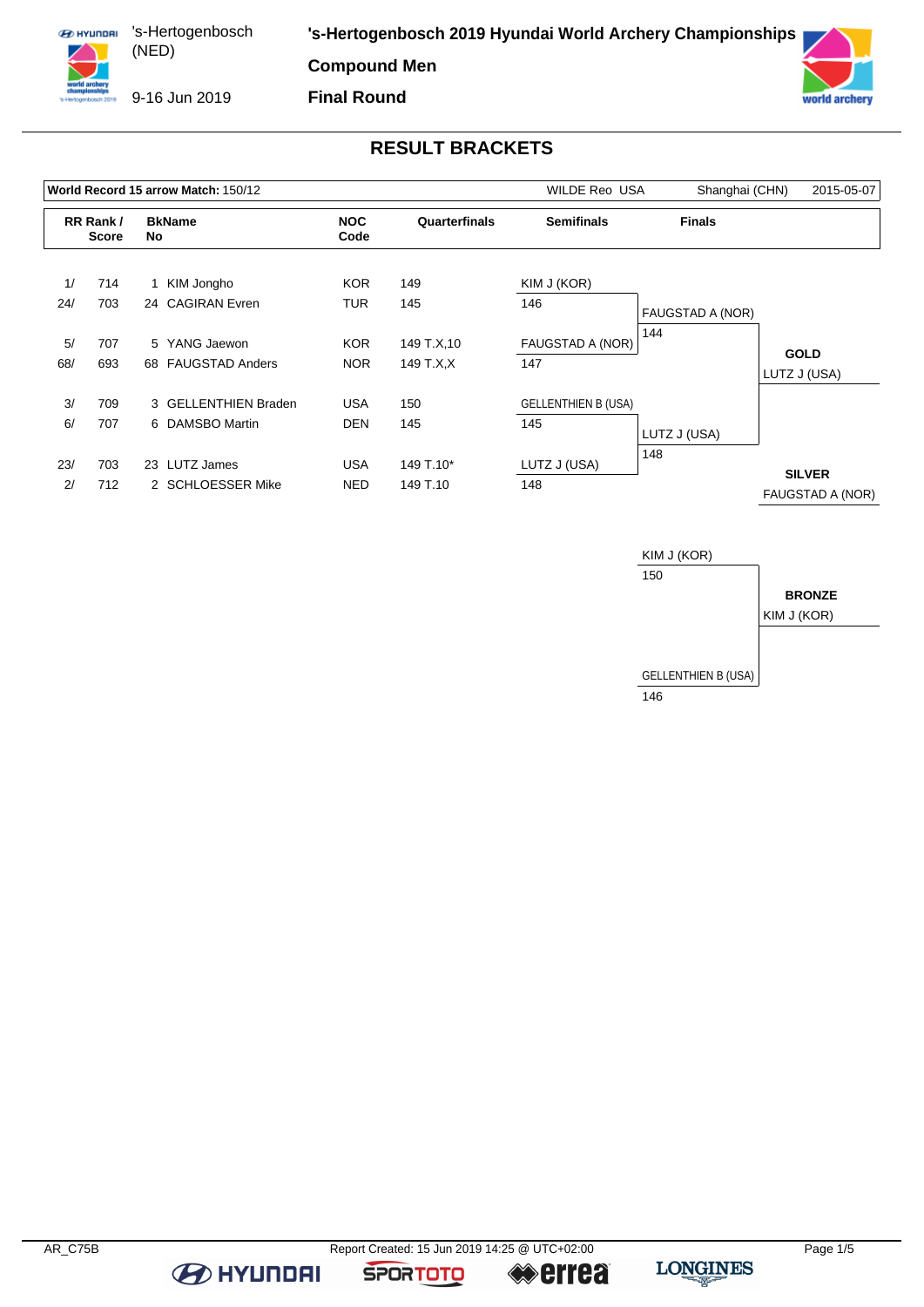

9-16 Jun 2019

# **Elimination Round**

world archery

## **RESULT BRACKETS**

| RR Rank/<br>1/ | <b>Score</b> | No | <b>BkName</b>                             | <b>NOC</b>                    |            | 1/24                       | 1/16                        |                        |                    |
|----------------|--------------|----|-------------------------------------------|-------------------------------|------------|----------------------------|-----------------------------|------------------------|--------------------|
|                |              |    |                                           | 1/48<br>Code<br>Elimin. Round |            | Elimin. Round              | Elimin. Round               | 1/8<br>Elimin, Round   | Quarterfinals      |
|                | 714          |    | 1 KIM Jongho                              | <b>KOR</b>                    |            | KIM J (KOR)                |                             |                        |                    |
|                |              |    | pre-seeded in 1/16th                      |                               |            |                            |                             |                        |                    |
|                |              |    |                                           |                               |            |                            | KIM J (KOR)                 |                        |                    |
|                |              |    |                                           |                               |            | -Bye-                      | 149                         |                        |                    |
|                |              |    |                                           |                               |            |                            |                             | KIM J (KOR)            |                    |
|                |              |    |                                           |                               |            |                            |                             | 149                    |                    |
| 33/<br>80/     | 701<br>690   |    | 33 RAVENSCROFT Adam<br>80 DAS Ashim Kumer | <b>GBR</b><br><b>BAN</b>      | 147<br>138 | RAVENSCROFT A (GBR)<br>149 |                             |                        |                    |
|                |              |    |                                           |                               |            |                            | RAVENSCROFT A (GBR)         |                        |                    |
| 81/            | 689          | 81 | <b>BURRI Kevin</b>                        | SUI                           | 145        | <b>BURRIK (SUI)</b>        | 142                         |                        |                    |
| 32/            | 701          |    | 32 HAMDORF Sebastian                      | <b>GER</b>                    | 144        | 147                        |                             |                        |                    |
|                |              |    |                                           |                               |            |                            |                             |                        | KIM J (KOR)<br>149 |
| 17/            | 704          |    | 17 PEINEAU Sebastien                      | <b>FRA</b>                    | 146        | PEINEAU S (FRA)            |                             |                        |                    |
| 96/            | 686          |    | 96 ZIKIC Stefan                           | <b>SRB</b>                    | 144        | 145                        | PEINEAU S (FRA)             |                        |                    |
|                |              |    |                                           |                               |            |                            | 149                         |                        |                    |
| 65/<br>48/     | 694<br>698   |    | 65 AAMAAS Njaal<br>48 GONZALEZ Rodolfo    | <b>NOR</b><br>MEX             | 144<br>146 | GONZALEZ R (MEX)<br>142    |                             |                        |                    |
|                |              |    |                                           |                               |            |                            |                             | PEINEAU S (FRA)        |                    |
| 49/            | 698          |    | 49 OOSTHUIZEN Danie                       | AUS                           | 146        | OOSTHUIZEN D (AUS)         |                             | 147                    |                    |
| 64/            | 695          |    | 64 MASON James                            | GBR                           | 144        | 146                        |                             |                        |                    |
|                |              |    |                                           |                               |            |                            | <b>BUDEN D (CRO)</b><br>148 |                        |                    |
| 97/            | 685          |    | 97 ABREU Luccas                           | <b>BRA</b>                    | 143        | <b>BUDEN D (CRO)</b>       |                             |                        |                    |
| 16/            | 704          |    | 16 BUDEN Domagoj                          | CRO                           | 144        | 148                        |                             |                        |                    |
|                |              |    |                                           |                               |            |                            |                             |                        |                    |
| 9/<br>104/     | 705<br>682   |    | 9 ARAZ Suleyman<br>104 SITAR Dejan        | <b>TUR</b><br><b>SLO</b>      | 142<br>141 | ARAZ S (TUR)<br>141        |                             |                        |                    |
|                |              |    |                                           |                               |            |                            | <b>BRIDGEWATER N (GBR)</b>  |                        |                    |
| 57/            | 696          |    | 57 COGHLAN Patrick                        | AUS                           | 142        | <b>BRIDGEWATER N (GBR)</b> | 145                         |                        |                    |
| 56/            | 696          |    | 56 BRIDGEWATER Neil                       | GBR                           | 147        | 146                        |                             |                        |                    |
|                |              |    |                                           |                               |            |                            |                             | CAGIRAN E (TUR)<br>149 |                    |
| 41/            | 700          |    | 41 DE CASTRO GONÇALVES PEREIRA Thiago BRA |                               | 144 T.9    | KOOLS J (BEL)              |                             |                        |                    |
| 72/            | 692          |    | 72 KOOLS Jonathan                         | <b>BEL</b>                    | 144 T.9*   | 146 T.X,9                  | CAGIRAN E (TUR)             |                        |                    |
| 89/            | 687          |    | 89 HOCEVAR Arnaud                         | <b>LUX</b>                    | 146        | CAGIRAN E (TUR)            | 146                         |                        |                    |
| 24/            | 703          |    | 24 CAGIRAN Evren                          | <b>TUR</b>                    | 148        | 146 T.X,X                  |                             |                        |                    |
|                |              |    |                                           |                               |            |                            |                             |                        | CAGIRAN E (TUR)    |
| 25/            | 703          |    | 25 CANALEJAS TEJERO Victor                | <b>ESP</b>                    | 147        | CHAUHAN R (IND)            |                             |                        | 145                |
| 88/            | 688          |    | 88 CHAUHAN Rajat                          | <b>IND</b>                    | 148        | 146 T.10                   |                             |                        |                    |
|                |              |    |                                           |                               |            |                            | CHAUHAN R (IND)<br>144      |                        |                    |
| 73/            | 692          |    | 73 HAEFELFINGER Roman                     | SUI                           | 149        | PAGNI S (ITA)              |                             |                        |                    |
| 40/            | 700          |    | 40 PAGNI Sergio                           | <b>ITA</b>                    | 150        | 146 T.9                    |                             | CHOI Y (KOR)           |                    |
|                |              |    |                                           |                               |            |                            |                             | 146                    |                    |
|                |              |    |                                           |                               |            | -Bye-                      |                             |                        |                    |
|                |              |    |                                           |                               |            |                            | CHOI Y (KOR)                |                        |                    |
|                |              |    | pre-seeded in 1/16th                      |                               |            | CHOI Y (KOR)               | 147                         |                        |                    |
| 8/             | 706          |    | 8 CHOI Yonghee                            | <b>KOR</b>                    |            |                            |                             |                        |                    |

AR\_C75A Report Created: 15 Jun 2019 14:25 @ UTC+02:00 **B** HYUNDAI

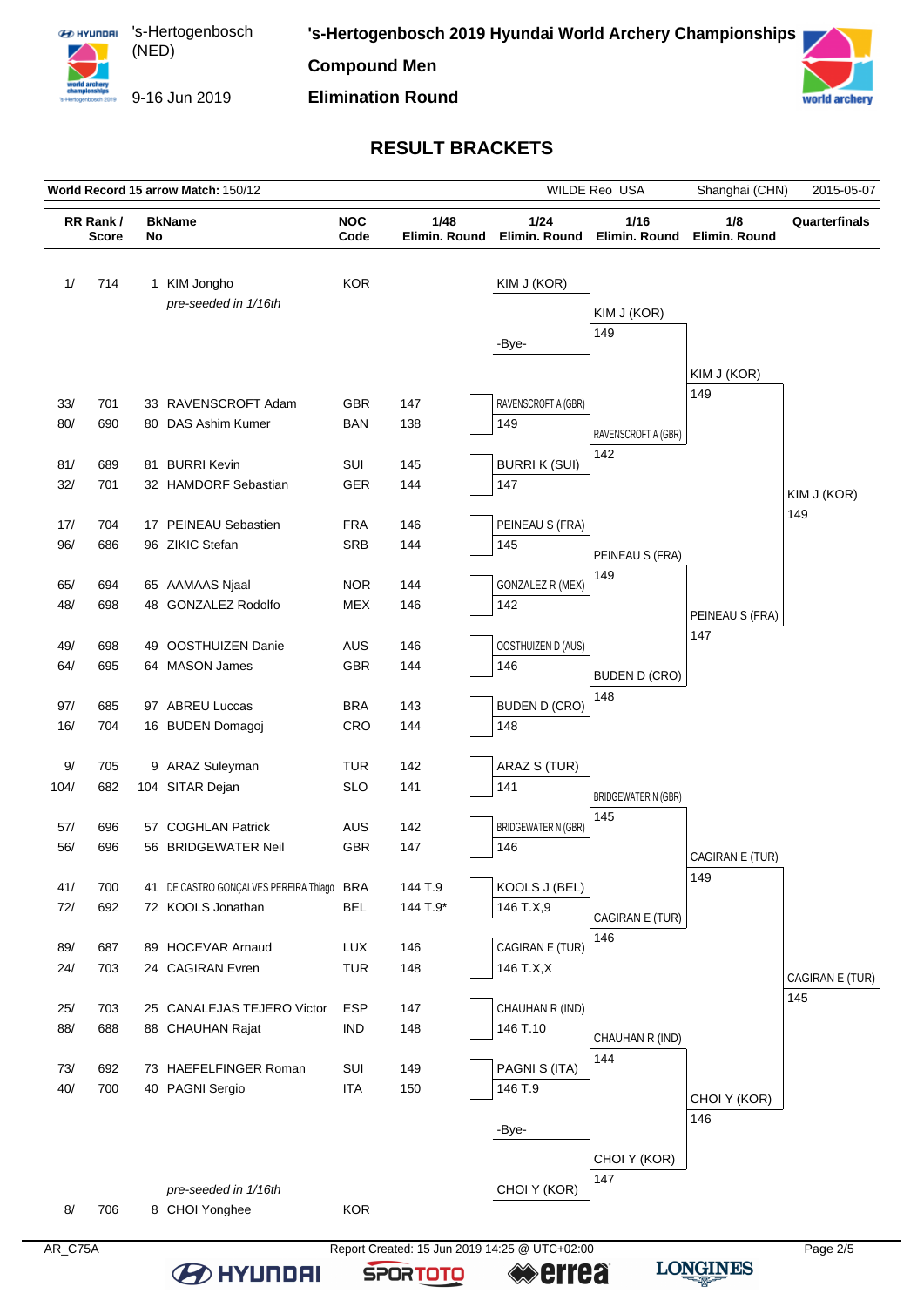

9-16 Jun 2019

# **Elimination Round**



### **RESULT BRACKETS**

| World Record 15 arrow Match: 150/12 |                                |  |                                                    |                                             | WILDE Reo USA | Shanghai (CHN)           | 2015-05-07              |                      |                  |
|-------------------------------------|--------------------------------|--|----------------------------------------------------|---------------------------------------------|---------------|--------------------------|-------------------------|----------------------|------------------|
|                                     | RR Rank/<br><b>Score</b><br>No |  | <b>BkName</b>                                      | <b>NOC</b><br>1/48<br>Code<br>Elimin. Round |               | 1/24<br>Elimin, Round    | 1/16<br>Elimin. Round   | 1/8<br>Elimin. Round | Quarterfinals    |
| 5/                                  | 707                            |  | 5 YANG Jaewon<br>pre-seeded in 1/16th              | <b>KOR</b>                                  |               | YANG J (KOR)             | YANG J (KOR)            |                      |                  |
|                                     |                                |  |                                                    |                                             |               | -Bye-                    | 148                     |                      |                  |
|                                     |                                |  |                                                    |                                             |               |                          |                         | YANG J (KOR)<br>149  |                  |
| 37/                                 | 701                            |  | 37 DAMBAEV Alexander                               | <b>RUS</b>                                  | 149           | DAMBAEV A (RUS)          |                         |                      |                  |
| 76/                                 | 691                            |  | 76 LOPEZ Ramon                                     | <b>ESP</b>                                  | 148           | 145                      | TRACHSEL M (GER)<br>145 |                      |                  |
| 85/                                 | 688                            |  | 85 MATZNER Michael                                 | AUT                                         | 146           | TRACHSEL M (GER)         |                         |                      |                  |
| 28/                                 | 702                            |  | 28 TRACHSEL Marcel                                 | GER                                         | 149           | 146                      |                         |                      | YANG J (KOR)     |
| 21/                                 | 703                            |  | 21 PAGNONI Federico                                | <b>ITA</b>                                  | 144           | KARABAYEV A (KAZ)        |                         |                      | 149 T.X, 10      |
| 92/                                 | 687                            |  | 92 KARABAYEV Akbarali                              | KAZ                                         | 145           | 148 T.10                 | KARABAYEV A (KAZ)       |                      |                  |
| 69/                                 | 693                            |  | 69 LAURSEN Martin                                  | DEN                                         | 146           | TAYLOR A (CAN)           | 146                     |                      |                  |
| 44/                                 | 699                            |  | 44 TAYLOR Austin                                   | CAN                                         | 149           | 148 T.9                  |                         | CHEN CL (TPE)        |                  |
| 53/                                 | 697                            |  | 53 WARDHANA Prima Wisnu                            | INA                                         | 144           | <b>BORGSTROM H (SWE)</b> |                         | 148                  |                  |
| 60/                                 | 695                            |  | 60 BORGSTROM Hampus                                | SWE                                         | 145           | 144                      |                         |                      |                  |
|                                     |                                |  |                                                    |                                             |               |                          | CHEN CL (TPE)<br>148    |                      |                  |
| 101/                                | 683                            |  | 101 GOH Jun Hui                                    | <b>SGP</b>                                  | 143           | CHEN CL (TPE)            |                         |                      |                  |
| 12/                                 | 704                            |  | 12 CHEN Chieh-Lun                                  | <b>TPE</b>                                  | 148           | 145                      |                         |                      |                  |
| 13/                                 | 704                            |  | 13 SEYWERT Gilles                                  | <b>LUX</b>                                  | 148           | SEYWERT G (LUX)          |                         |                      |                  |
| 100/                                | 683                            |  | 100 BEGA Timo                                      | <b>LUX</b>                                  | 140           | 147                      | SEYWERT G (LUX)         |                      |                  |
|                                     |                                |  |                                                    |                                             |               | DE LA CRUZ PM (PHI)      | 148 T.10                |                      |                  |
| 61/<br>52/                          | 695<br>698                     |  | 61 DE LA CRUZ Paul Marton<br>52 AKBAR Yoke Rizaldi | PHI<br>INA                                  | 142<br>140    | 146                      |                         |                      |                  |
|                                     |                                |  |                                                    |                                             |               |                          |                         | FAUGSTAD A (NOR)     |                  |
| 45/                                 | 699                            |  | 45 NOLASCO Douglas Vladimir                        | <b>ESA</b>                                  | 142           | FAUGSTAD A (NOR)         |                         | 145                  |                  |
| 68/                                 | 693                            |  | 68 FAUGSTAD Anders                                 | <b>NOR</b>                                  | 149           | 148                      | FAUGSTAD A (NOR)        |                      |                  |
| 93/                                 | 686                            |  | 93 KUCHEL Andrew                                   | <b>AUS</b>                                  | 143           | ARENAS S (COL)           | 148 T.X                 |                      |                  |
| 20/                                 | 703                            |  | 20 ARENAS Sebastian                                | COL                                         | 145           | 146                      |                         |                      | FAUGSTAD A (NOR) |
| 29/                                 | 702                            |  | 29 VERMA Abhishek                                  | <b>IND</b>                                  | 148           | VERMA A (IND)            |                         |                      | 149 T.X,X        |
| 84/                                 | 689                            |  | 84 LAUBE Marcus                                    | GER                                         | 147           | 147                      |                         |                      |                  |
|                                     |                                |  |                                                    |                                             |               |                          | VERMA A (IND)<br>148    |                      |                  |
| 77/                                 | 691                            |  | 77 LIMÅS Joakim                                    | SWE                                         | 148           | LIMÅS J (SWE)            |                         |                      |                  |
| 36/                                 | 701                            |  | 36 MUNOZ Daniel                                    | COL                                         | 147           | 146                      |                         | PIZARRO J (PUR)      |                  |
|                                     |                                |  |                                                    |                                             |               | -Bye-                    |                         | 144                  |                  |
|                                     |                                |  |                                                    |                                             |               |                          | PIZARRO J (PUR)         |                      |                  |
|                                     |                                |  | pre-seeded in 1/16th                               |                                             |               | PIZARRO J (PUR)          | 149                     |                      |                  |
| 4/                                  | 708                            |  | 4 PIZARRO Jean                                     | <b>PUR</b>                                  |               |                          |                         |                      |                  |
|                                     |                                |  |                                                    |                                             |               |                          |                         |                      |                  |

AR\_C75A Report Created: 15 Jun 2019 14:25 @ UTC+02:00

**SPORTOTO** 

**errea** 

**B** HYUNDAI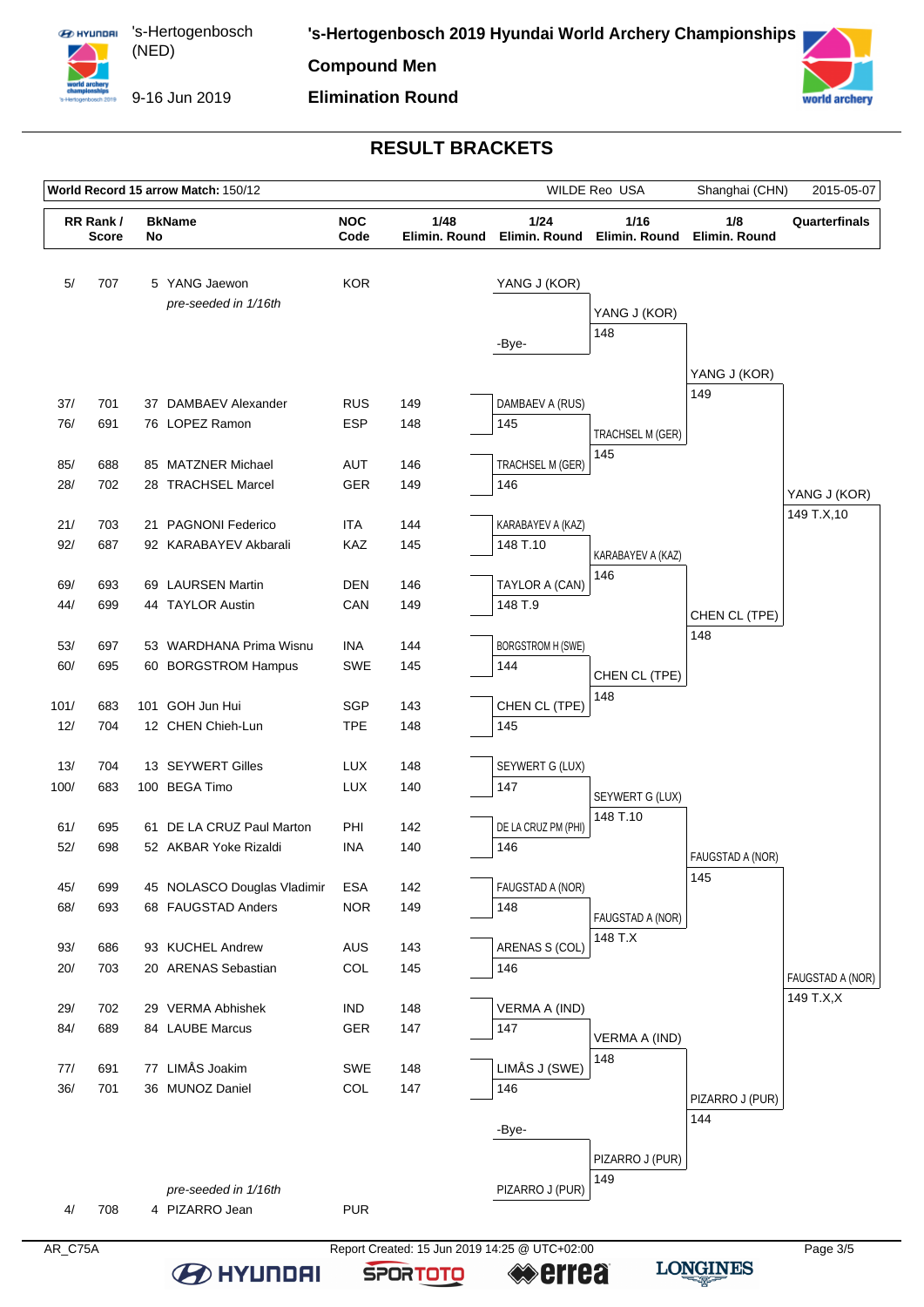

**Elimination Round**



#### **RESULT BRACKETS**

| World Record 15 arrow Match: 150/12 |                          |  |                                                   |                    | WILDE Reo USA         | Shanghai (CHN)             | 2015-05-07                 |                            |                            |
|-------------------------------------|--------------------------|--|---------------------------------------------------|--------------------|-----------------------|----------------------------|----------------------------|----------------------------|----------------------------|
|                                     | RR Rank/<br><b>Score</b> |  | <b>BkName</b><br>No                               | <b>NOC</b><br>Code | 1/48<br>Elimin. Round | 1/24<br>Elimin. Round      | 1/16<br>Elimin. Round      | 1/8<br>Elimin. Round       | Quarterfinals              |
| 3/                                  | 709                      |  | 3 GELLENTHIEN Braden<br>pre-seeded in 1/16th      | <b>USA</b>         |                       | <b>GELLENTHIEN B (USA)</b> | <b>GELLENTHIEN B (USA)</b> |                            |                            |
|                                     |                          |  |                                                   |                    |                       |                            | 149                        |                            |                            |
|                                     |                          |  |                                                   |                    |                       | -Bye-                      |                            |                            |                            |
|                                     |                          |  |                                                   |                    |                       |                            |                            | <b>GELLENTHIEN B (USA)</b> |                            |
| 35/                                 | 701                      |  | 35 DAS Bhagwan                                    | <b>IND</b>         | 144                   | DAS B (IND)                |                            | 147                        |                            |
| 78/                                 | 690                      |  | 78 ALVES Cláudio                                  | <b>POR</b>         | 140                   | 147                        | DAS B (IND)                |                            |                            |
|                                     |                          |  |                                                   |                    |                       |                            | 147                        |                            |                            |
| 83/                                 | 689                      |  | 83 RESSAR Evert                                   | <b>EST</b>         | 145                   | RESSAR E (EST)<br>143      |                            |                            |                            |
| 30/                                 | 701                      |  | 30 VANEK Martin                                   | CZE                | 142                   |                            |                            |                            | <b>GELLENTHIEN B (USA)</b> |
| 19/                                 | 703                      |  | 19 WIENER Nico                                    | AUT                | 146                   | FREDERICKX B (BEL)         |                            |                            | 150                        |
| 94/                                 | 686                      |  | 94 FREDERICKX Brend                               | <b>BEL</b>         | 148                   | 145                        |                            |                            |                            |
|                                     |                          |  |                                                   |                    |                       |                            | VAN TONDER R (NZL)<br>145  |                            |                            |
| 67/                                 | 693                      |  | 67 VAN TONDER Riku                                | <b>NZL</b>         | 145                   | VAN TONDER R (NZL)         |                            |                            |                            |
| 46/                                 | 699                      |  | 46 NOTT Robert                                    | CAN                | 143                   | 146                        |                            | <b>SCHAFF K (USA)</b>      |                            |
| 51/                                 | 698                      |  | 51 FIERRO Julio                                   | <b>MEX</b>         | 146                   | FIERRO J (MEX)             |                            | 146                        |                            |
| 62/                                 | 695                      |  | 62 NAKAMURA Kazune                                | <b>JPN</b>         | 145                   | 140                        |                            |                            |                            |
|                                     |                          |  |                                                   |                    |                       |                            | SCHAFF K (USA)             |                            |                            |
| 99/                                 | 685                      |  | 99 PATER Sil                                      | <b>NED</b>         | 145                   | <b>SCHAFF K (USA)</b>      | 148                        |                            |                            |
| 14/                                 | 704                      |  | 14 SCHAFF Kris                                    | <b>USA</b>         | 149                   | 146                        |                            |                            |                            |
|                                     |                          |  |                                                   | <b>FRA</b>         |                       |                            |                            |                            |                            |
| 11/<br>102/                         | 704<br>683               |  | 11 DELOCHE Pierre-Julien<br>102 CHEUNG Cheuk Sing | <b>HKG</b>         | 147<br>137            | DELOCHE PJ (FRA)<br>146    |                            |                            |                            |
|                                     |                          |  |                                                   |                    |                       |                            | DELOCHE PJ (FRA)           |                            |                            |
| 59/                                 | 695                      |  | 59 HOFER Patrizio                                 | SUI                | 142                   | <b>BULAEV A (RUS)</b>      | 147                        |                            |                            |
| 54/                                 | 697                      |  | 54 BULAEV Anton                                   | <b>RUS</b>         | 147                   | 142                        |                            | DELOCHE PJ (FRA)           |                            |
|                                     |                          |  |                                                   |                    |                       |                            |                            | 144                        |                            |
| 43/                                 | 699                      |  | 43 BRENT-MEEK Reuben                              | <b>RSA</b>         | 147                   | <b>BRENT-MEEK R (RSA)</b>  |                            |                            |                            |
| 70/                                 | 693                      |  | 70 CONRADO BRASSAROTO Bruno BRA                   |                    | 144                   | 146                        | <b>BRENT-MEEK R (RSA)</b>  |                            |                            |
| 91/                                 | 687                      |  | 91 PAN Yu Ping                                    | <b>TPE</b>         | 142                   | CARDONA CA (COL)           | 146                        |                            |                            |
| 22/                                 | 703                      |  | 22 CARDONA Camilo Andres                          | COL                | 147                   | 145                        |                            |                            |                            |
|                                     |                          |  |                                                   |                    |                       |                            |                            |                            | DAMSBO M (DEN)<br>145      |
| 27/                                 | 702                      |  | 27 DE KLERK Christian Beyers                      | <b>RSA</b>         | 144                   | DE KLERK CB (RSA)          |                            |                            |                            |
| 86/                                 | 688                      |  | 86 KHRISTICH Sergey                               | KAZ                | 141                   | 144                        | YETIM M (TUR)              |                            |                            |
| 75/                                 | 691                      |  | 75 PRZYBYLSKI Lukasz                              | POL                | 142                   | YETIM M (TUR)              | 145                        |                            |                            |
| 38/                                 | 701                      |  | 38 YETIM Muhammed                                 | <b>TUR</b>         | 147                   | 145                        |                            |                            |                            |
|                                     |                          |  |                                                   |                    |                       |                            |                            | DAMSBO M (DEN)             |                            |
|                                     |                          |  |                                                   |                    |                       | -Bye-                      |                            | 146                        |                            |
|                                     |                          |  |                                                   |                    |                       |                            | DAMSBO M (DEN)             |                            |                            |
|                                     |                          |  |                                                   |                    |                       |                            | 147                        |                            |                            |
| 6/                                  | 707                      |  | pre-seeded in 1/16th<br>6 DAMSBO Martin           | <b>DEN</b>         |                       | DAMSBO M (DEN)             |                            |                            |                            |
|                                     |                          |  |                                                   |                    |                       |                            |                            |                            |                            |

**B** HYUNDAI

AR\_C75A Report Created: 15 Jun 2019 14:25 @ UTC+02:00 **errea** 

**SPORTOTO**